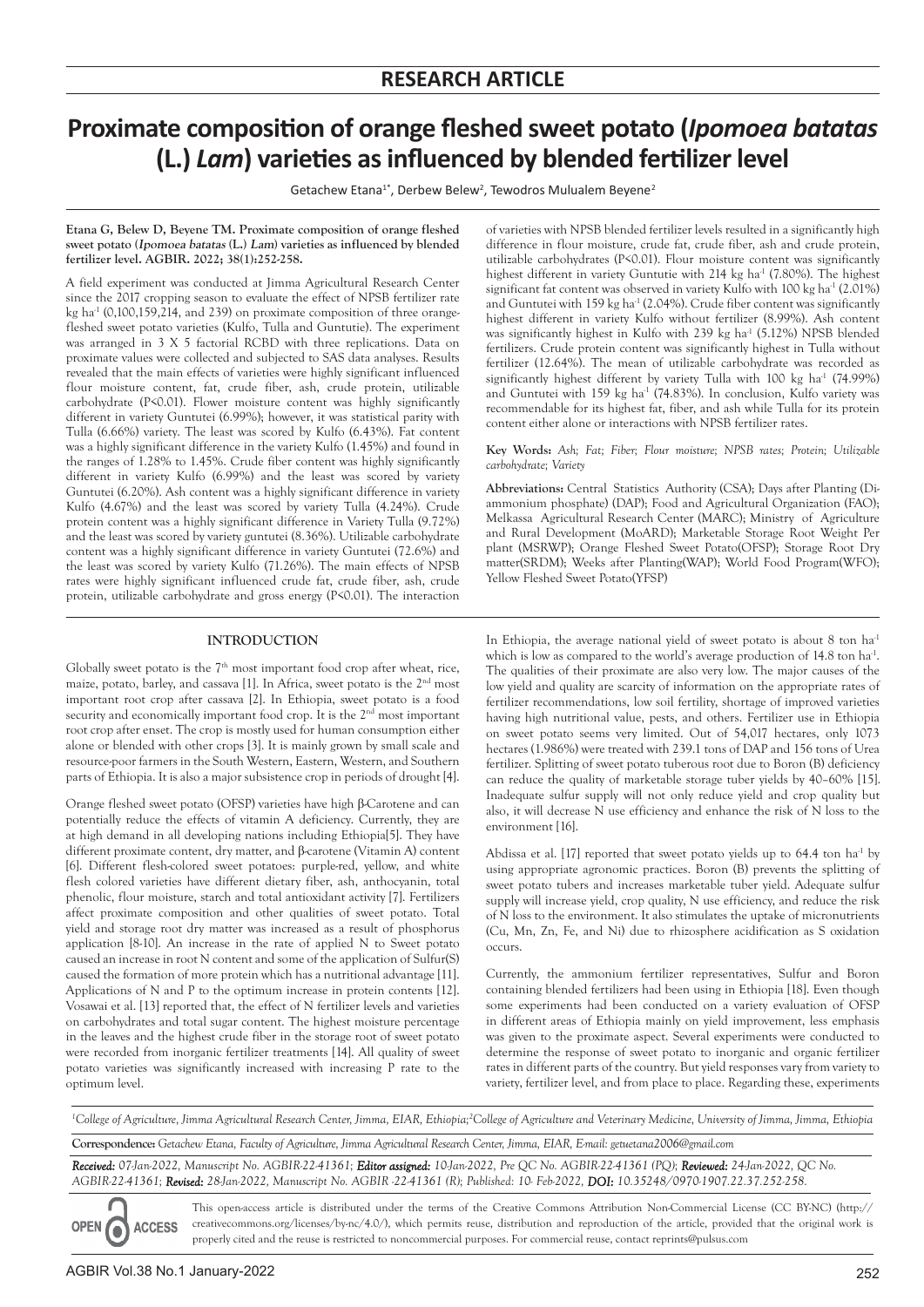were not reported on the effects of blended fertilizer on the proximate of OFSP in the Jimma area, southwest condition. To address the gaps, this experiment was conducted with the following objectives:

## **Objectives**

• To assess the effect of blended fertilizer levels and varieties on proximate compositions of orange-fleshed sweet potato.

• To assess the interaction effect of blended fertilizer levels and varieties on proximate compositions of orange-fleshed sweet potato.

## **MATERIALS AND METHODS**

# **Descriptions of the study site**

The experiment was conducted at Jimma Agricultural Research Center located 366 km Southwest of Addis Ababa. It is geographically located at latitude 7o46' N and longitude 36 o47'E having an altitude of 1750 m.a.s.l. The soil of the study area is Nitisol which is dominant with a pH of 5.3 [19]. The area receives mean annual rainfall of 1737 mm with a maximum and minimum temperature of 25.21°C and 12.21°C, respectively.

# **Description of experimental materials**

Experimental materials were three nationally released orange-fleshed sweet potato varieties: Kulfo (LO-323), Tulla (CIP 420027) and Guntutie (AJAC-I), and five levels of NPSB blended fertilizer: 0, 100, 159, 214 and 239 kg ha<sup>-1</sup>, comprising a total of 15 treatment combinations. The element content of 100 kg NPSB were: N=18.9 kg, P<sub>2</sub> O<sub>5</sub>=37.7 kg, S=6.95 kg and B=0.1 kg (Table 1). Fertilizer NPSB had recommended blanket recommendation for over 50% which is for 11 districts of Jimma zone, including experimental site. Uniform application of 45 kg N ha<sup>-1</sup> (97.82 kg ha<sup>-1</sup> Urea) to each treatment was applied by subtracting the amount found in the treatments of NPSB rate tested (Table 1), which is the optimum recommendation for sweet potato according to research.

## **Treatments and experimental design**

The experiment was set as a 3 x 5 factorial arranged in a randomized complete block design with three replications. Layout was done considering the slope gradients. The land was divided into three equal blocks, each having 15 equal plots and received 15 treatment combinations. The distance between block was 1.10 m and 80 cm between plots. The gross plot size for each treatment was 2.4 m x 3.6 m (8.64 m2 ). Each plot had six ridges and 60 cm apart. The height of the ridge was 25 cm. The spacing between rows and plants was 60 cm x 30 cm respectively and each plot received 48 plants. The 15 treatments were assigned to each plot by random using SAS randomization. The treatment combinations were: Kulfo X 0, Kulfo X 100 kg ha<sup>-1</sup>, Kulfo X 159 kg ha<sup>-1</sup>, Kulfo X 214 kg ha<sup>-1</sup>, Kulfo X 239 kg ha<sup>-1</sup>, Tulla X 0, Tulla X 100 kg ha<sup>-1</sup>, Tulla X 159 kg ha<sup>-1</sup>, Tulla X 214 kg ha<sup>-1</sup>, Tulla X 239 kg ha<sup>-1</sup>, Guntutie X 0, Guntutie X 100 kg ha<sup>-1</sup>, Guntutie X 159 kg ha<sup>-1</sup>, Guntutie X 214 kg ha<sup>-1</sup> and Guntutie X 239 kg ha<sup>-1</sup> NPSB.

# **Pre-planting soil sampling and analysis**

One composite soil sample was collected from a selected area of 47.2 m X 14.1 m, at the depth of 20 cm from a diagonal of 49.26 m in 2 ways at 10 m interval with a staring benchmark of 0.5 m out of the selected area. A uniform volume of soil was obtained in each sample by vertical insertion of an auger. Then, the soil sample was analyzed for its chemicals property (pH, OC, N, P, and OM) [20]. The organic matter was calculated by multiplying the result of OC by 1.73 (OM= $\overline{OC}$  \*1.73). The samples were air-dried, ground using a pestle and a mortar and allowed to pass through a 2 mm sieve for organic carbon to pass through 0.2 mm sieve to remove the coarser materials. Soil laboratory analyses were made at Jimma Agricultural Research.

## **Procedures for pre-planting soil chemical analysis**

**Soil pH:** was measured in a 1:2.5 (soil: water) ratio using a glass electrode pH meter by the method described by McLean [21].

**Organic carbon:** was determined by the modified Walkley and Black procedure as described by Olsen and Sommers [22].

**Total nitrogen:** was determined by the Kjeldahl digestion and distillation procedure as described by van Reeuwijk [23].

**Available phosphorus:** The readily acid-soluble forms of P were extracted with HC1:NH4 F mixture (Bray's No. II method) as described by Olsen and Sommers.

# **Pre-planting soil chemical properties result**

The pre planting soil sample was resulted in pH of 5.11 which fall in classes of strongly acidic according to Scianna et al. [24] who classify soil acidity on the bases of crop tolerance and performance as ultra-acidic (pH<3.5), extremely acidic ( $pH=3.5 \cdot 4.4$ ), very strongly acidic ( $pH=4.5 \cdot 5.0$ ), strongly acidic (pH=5.1-5.5), moderately acidic(pH=5.6-6.0), slightly acid (pH=6.1- 6.5),neutral(pH=6.6-7.3), slightly alkaline (pH=7.4-7.8), moderately alkaline (pH=7.9-8.4),strongly alkaline (pH=8.5-9.0), and very strongly alkaline (pH>9.0).

It had total nitrogen of 0.117% which fall in low-class level according to the rating by Landon [25], who classified soils having total N of greater than 1.0% as very high, 0.5-1.0% high, 0.2-0.5% medium, 0.1-0.2% low and less than 0.1% as very low in total nitrogen content. Available phosphorus content was 3.923 ppm which was fall in low rate according to the rating by Karltun et al.[26], who described soils with available P content of <15 ppm as very low. The organic carbon was 2.447% which was a medium level according to the Netherlands commissioned a study by Ministry of Agriculture and Fisheries [27] which classify soil with organic carbon contents (%)>3.50, 2.51- 3.5, 1.26-2.50, 0.60-1.25 and <0.60 as very high, high, medium, low and very low respectively. Generally, analyzed soil result was fall in the class of low soil fertility and fertilizer use was the right way.

# **Treatment management**

Vines of 30 cm long having 3 internodes were prepared from the top but not succulent one and lasted for 48 hours, before planting. Vines were planted on July 20, 2017; at 45 O slants on the prepared ridge and one-third of them were covered by soil or inserted in a ridge. Fertilizer NPSB was applied after 15 days of planting or after checking the success of survival vine and the remaining nitrogen rate was applied after 21 days after planting (DAP) in-ring placement in slight shallow made ring and covered by light fine soil. All agronomic practices were followed according to the recommendation (hoeing, earthling up, irrigation when necessary, weeding, pest, and disease protection).

# **Data collection procedures**

Ten plants were tagged from each plot from four interior rows excluding the border. All yield and yield-related data were collected from sample plants. All data collections were done in the morning. Data for proximate samples were collected from a marketable yield of storage roots and prepared according to the laboratory recommendation. The samples were freshly chopped and dried partially by sun and then by oven dry method to 11% moisture content and grounded by machine to form flour sample for proximate values.

# **Data collected**

**Tuber grade:** Tubers were graded into marketable by measuring root diameter from the middle portion of the storage root using Digital Calipers. Storage roots with a diameter of less than 3 cm (30 mm) were considered unmarketable, while those with a root diameter of 3 cm (30 mm) or more were considered as marketable roots [28].

Marketable Storage Root Weight ton per hectare (MSRY ton ha<sup>-1</sup>): was measured by hanging digital balance in kg from ten plants per plot and converted to ton per hectare.

Storage Root Dry Matter (SRDM): Samples from marketable categories of tubers were taken at random from each harvested plot, sliced, chopped, composited, and prepared to 100 gm fresh weight and dried in an oven-dry forced air circulation at 70 for 24-72 hours until they attained constant weight.

SRDM% = Dry weight of sample \*100 Fresh weight of Sample ………….Equation (1)

Crude fibre: Crude fibre was determined at Debre Zayt Agricultural Research Center (DZARC) using dilute acid and alkali hydrolysis using Fibered (2010) by Weende method using 1.5 g flour sample. The crude fiber was calculated and expressed as a percentage [29].

Crude fiber (
$$
\% = \frac{M1 - M2}{W}
$$
........Equation (2)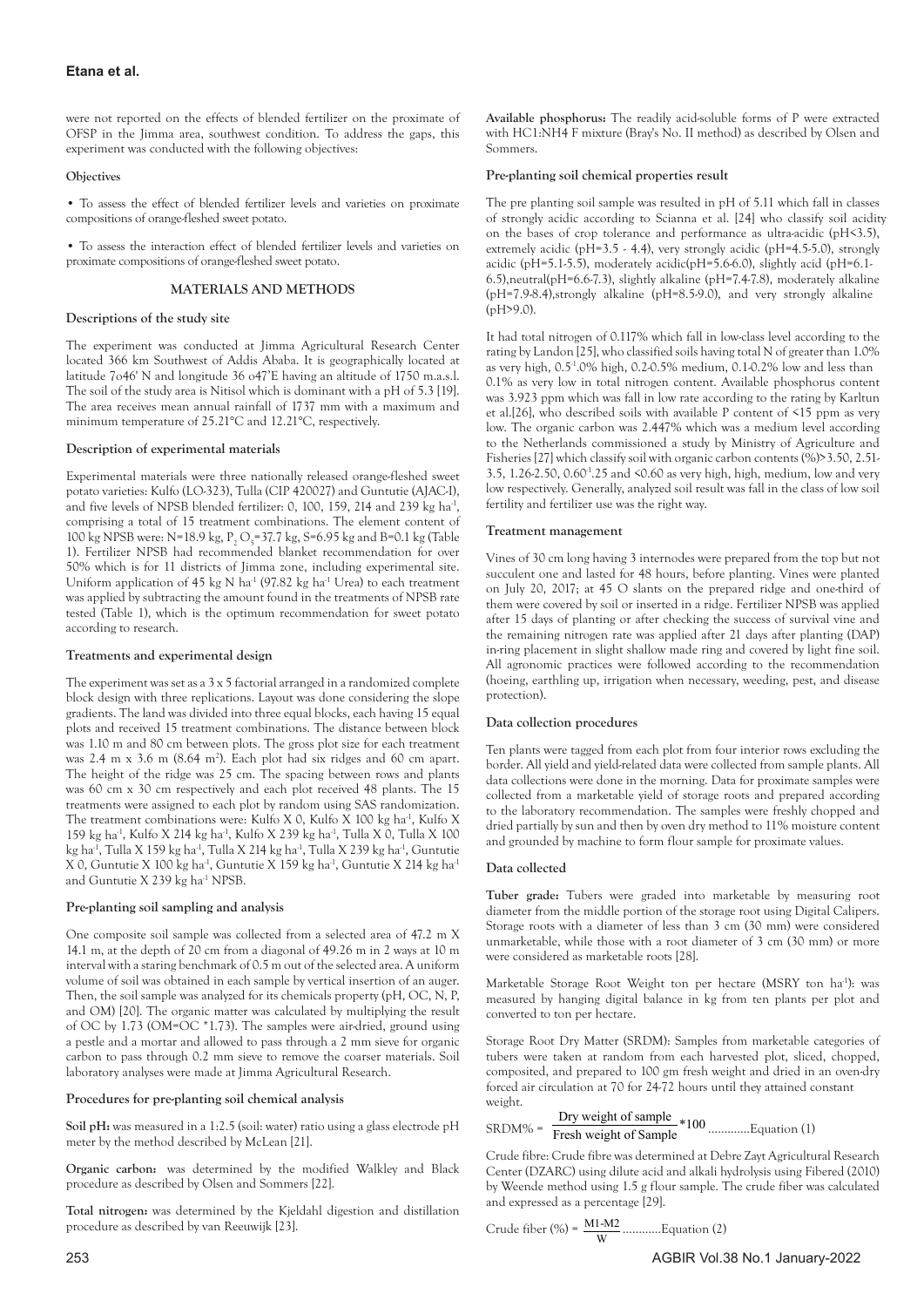## **Proximate composition of orange fleshed sweet potato (***Ipomoea batatas* **(L.)** *Lam***) varieties as influenced by blended fertilizer level**

Where M1=mass of the crucible (the sand and wet residue); M2=mass of the crucible (the sand and ash); W=sample weight dry matter basis.

#### **Determination of fat/lipid content**

The fat content will be determined by the solvent extraction method using Soxtec TM 2055. About 3 g each of the samples will be taken into extraction thimble and covered with defatted cotton wool. The thimble support holder will be used to insert the thimbles into the extraction unit, then the cup holder will be used to insert the extraction cup containing 70 ml of solvent (40- 60°C petroleum ether). The extraction process will be involved three stages; boiling (15 min), rinsing (45 min), and recovery (10 min). The cup containing extracted fat will be dried in an oven at 105°C for 30 mins, cooled in a desiccator and

Crude fat content (%) =  $\frac{\text{WA-WB*100}}{\text{SW}}$ *SW* ………..Equation (3)

Where =Weight of fat (Wf)=Wa – Wb; WA= weight of extraction flask after extraction

WB=weight of extraction flask before extraction; SW=weight of samples

#### **Ash content**

The ash content was determined by AOAC method 923.03.at Melkassa Agricultural research center food quality laboratory.

$$
Ash (%) = \frac{M3 - M1}{M2 - M1} * 100 \dots Lquation (4)
$$

Where M1=Weight of the dish; M2=Weight of fresh sample and dish; M3=Weight of ash and dish.

## **Moisture content (MC)**

The flour moisture contents of the experimental samples were determined according to AOAC method 925.09 at Melkassa agricultural research center using about 5 g of the sample from each plot sample. Then, the moisture content was estimated by the following formula:

Moisture (%) = 
$$
\frac{M2 - M1}{M2} * 100
$$
........  
Equation (5)

Where M1=mass of sample after drying; M2=mass of sample before drying

### **Determination of crude protein**

Crude protein content of samples was determined by the micro-Kjeldahl method of nitrogen analysis as described by AOAC, method 988.05. At Jimma agricultural research center quality and Soil laboratory using 0.3 gm of the sample. Ultimately the percentage of nitrogen content was estimated using the following formula:

# $\%N = \frac{(VA - VB)*N*14.007*100}{W}$  ....... Equation (6)

VA=volume (mL) of the HCl solution consumed in the sample titration; VB=volume (mL) of the standard solution used in the sample blank titration; N=Normality of hydrochloric used which was 0.1 N; W=weight of sample (g). The crude protein content was estimated using the formula.

## Cp% =6.25\*total nitrogen ….Equation (7)

#### **Determination of utilizable carbohydrate**

The utilizable carbohydrate was calculated by difference. The mathematical expression is as follow:

Utilizablecarbohydrate(%)=100-(%Crudefiber+%Crudeprotein+%Crudefa t+%TotalAsh+%Moisture)…………………………………………………Equation (8)

#### **Gross energy**

Gross energy was calculated according to the method developed by Osborne and Voogt [30]. The gross energy content the flour was calculated as follow:

Gross energy (kcal/100 g)=(9x% crude fat)+(4x% crude protein)+(4x% utilizable Carbohydrate) ………………Equation (9).

#### **Data analysis**

All data were subjected to analysis of variance (ANOVA) using the linear

model (Lm) SAS statistical software package [31]. The total variability was detected using the following model:

$$
T_{ijk} = \mu + R_{i} + V_{j} + F_{k} + (VF)_{j}k + \varepsilon_{ijk} \dots \dots \dots \dots \dots E_{\text{quation (10)}}
$$

Where=T  $_{ijk}$  is the total variation for a given yield component,  $\mu$  is the overall mean,  $R_i$  is the ith replication,  $V_j$  is the jth variety treatment effect,  $F_k$  is kth NPSB blended fertilizer level treatment effect, (VF)jk is the interaction between variety, and NPSB blended fertilizer level, and  $\varepsilon_{\text{int}}$  is the variation due to random error.

The differences between the mean values were tested with Least Significant Difference (LSD) at 1% and 5% of probability level using GLM. Correlations of the variables were tested by SAS statistical software package.

#### **RESULTS**

## **Effect variety on crude fiber, crude fat, crude protein, ash, flour moisture content and utilizable carbohydrate and gross energy content of orange-fleshed sweet potato**

The evaluated varieties resulted in highly significant difference (P<0.01) in flour moisture content, fat, crude fiber, ash, crude protein, carbohydrate, marketable yield ton ha<sup>-1</sup> and storage root dry matter content.

Flower moisture content was highly significant difference in variety Guntutei (6.99%); however, it was statistical parity with Tulla(6.66%) variety. The least was scored by Kulfo (6.43%). This variation in the moisture content among the orange-fleshed sweet potato varieties can be due to the differences in the genetic composition and cultivation practices. In comparison with other roots and tubers, the sweet potato has high moisture content and thus, has a low dry matter content mainly of orange-fleshed sweet potato varieties.

Fat content was a high significant difference in variety Kulfo (1.45%) and it was statistically at par with variety Guntutei (1.41%). The least was scored by Tulla (1.28%). The fat content of this main effect ranges from 1.28% to 1.45%. In line with this, the mean fat values for the different varieties ranged from 1.1 to 2.0% were reported by Ukom et al. [32]. Another comparable to this value, 1.2 to 2.7% reported by Holloway et al. [33]. Alam et al. [34] reported that, fat content of sweet potato varieties varied from 0.17% to 0.63% which was by far lower to this experiment values. In line with variety Kulfo, Alam et al. reported that variety BARI SP5 showed an unusually higher content of fat (0.63%) than the other varieties. Another report indicated that the mean fat values for the different varieties ranged from 1.1 to 2.0%. Although these values were low, as compared to the values of 1.2 to 2.7% which were reported by Holloway?

Crude fiber content was a highly significant difference in variety Kulfo (6.99%) and the least was scored by variety Guntutei (6.20%) which was statistical parity with variety Tulla (6.58%). In line with this, Emmanuel et al. reported that, 4% crude fiber in OFSP and 5% crude fiber in YFSP flours. Afuape [35] reported that sweet potato is a good source of dietary fiber (2.5-3.3 g/100 gm) with important vitamins like vitamins A, C and B6, as well as potassium and iron. Variety King-J which is light OFSP scored average crude fibre of 1.47%, variety Mother's Delight (UMUSPO/3) which is deep OFSP had crude fibre of 2% and variety UMUSP/2 which is pure WFSP scored mean crude fibre of 1.04% Afuape in Nigeria. The crude fiber content of this study ranged from 6.2% to 6.99% for three varieties. Lower dietary fiber was reported in the range of 0.30% to 0.54% which was reported by Alam et al. On the other hand, based on dry weight bases, Senanayake et al. [36] found in the range of 2.1% and 13.6% in Sri Lankan varieties. Orange fleshed sweet potatoes are the most important tubers in containing basic dietary fiber in addition to beta carotenes. Dietary fiber has been receiving much importance, as it is believed to reduce the incidences of colon cancer, diabetes, heart disease, and certain digestive diseases [37].

Ash content was a high significant difference in variety Kulfo (4.67%) and the least was scored by variety Tulla (4.24%). In line with this experiment, Emmanuel et al. reported that, 4% ash in OFSP and 3% ash in YFSP. Closer to this experiment, Afuape reported that variety King-J which is light orangefleshed sweet potato scored average Ash content of 1.3%, variety Mother's Delight (UMUSPO/3) which is a deep orange-fleshed sweet potato had Ash content of 15% and variety UM USP/2 which is pure white-fleshed sweet potato had mean of 15% Ash content in Nigeria. In this experiment, the ash content ranges from 4.24% to 4.67%. Close this experiment, Alam et al. reported that the ash content of the OFSP varieties ranged from 1.17% to 1.31%. Rose and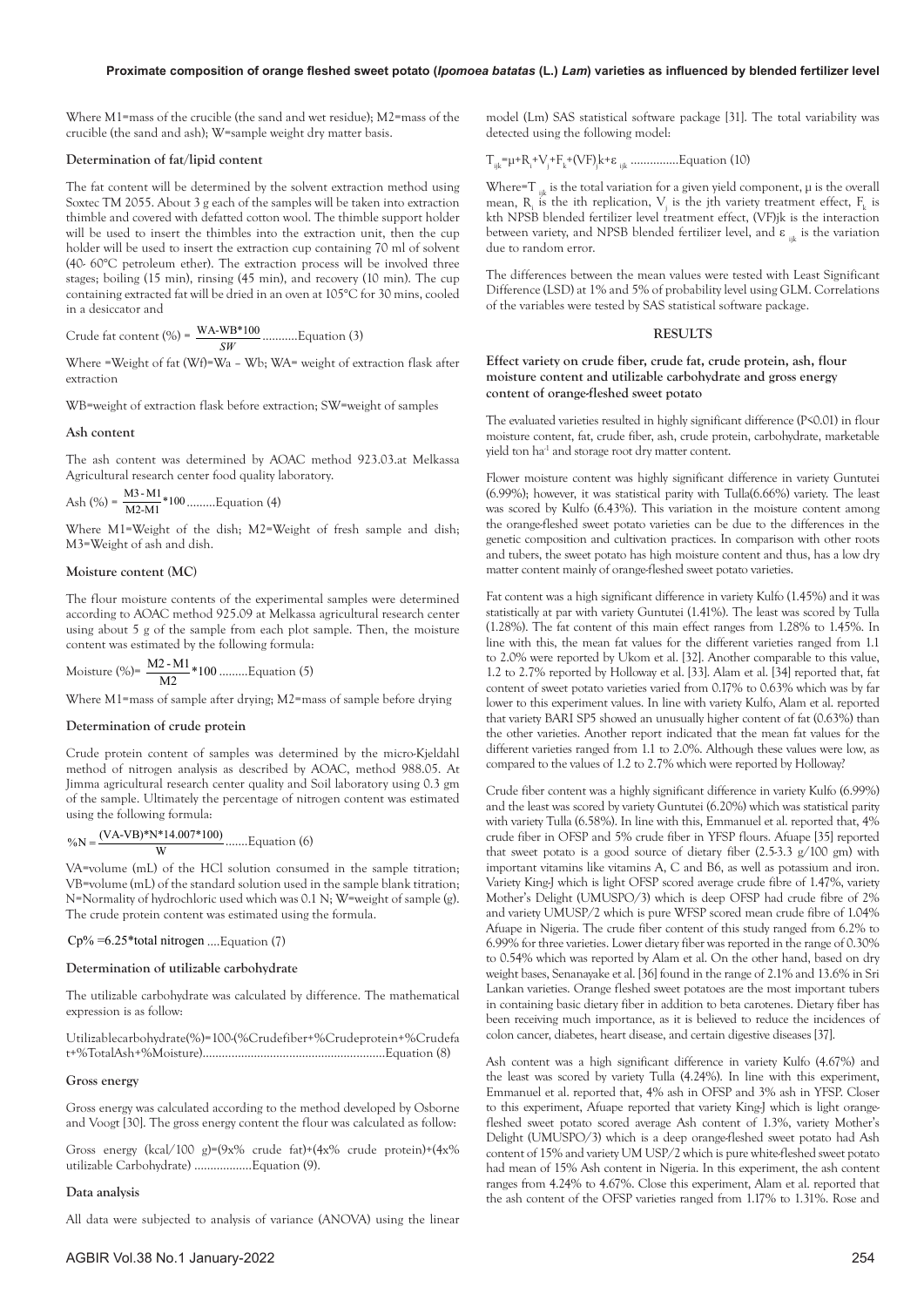Vasanthakaalam also reported that the ash content in the fresh sweet potato tubers was between 0.40% and 0.44% in their study. Ash content is the basic indicator of microelements which are the most important in the dietary of human being mainly of children and pregnant women. The low ash contents would mean that the sweet potato varieties might be low in some minerals.

Crude protein content was a high significant difference in Variety Tulla (9.72%) and the least was scored by variety guntutei (8.36%). The protein content was varying with variety. In line with this, high protein content was recorded in the BARI SP4 (5.83%) while it was least in the BARI SP6 variety (1.91%). Farther more, Woolfe [38] reported that the typical total protein content of sweet potato is as low as 1.5% fresh weight (FW) and as high as 5% dry weight (DW). The result of this experiment showed that the protein content range of 8.36% to 9.72% in DW basis which is by far higher than other sweet potato varieties reported.

## **Economic analysis of the treatments**

 $T_5$  was the most economically profitable treatment while  $T_3$  was expensive compared to the other treatments. The BCR trends as follows:  $T_5$  $T_2$  $T_1$  $T_4$  $T_0$  $>$ T<sub>3</sub>. In addition, the total expenditure was far below the total gross revenue implying a positive balance sheet for all the soil treatments. Compared to T0, T3 recorded the lowest gross revenue as well as the lowest marginal net returns and profit rate (-290%). Thus apart from T0, all the other treatments are profitable with  $T_3$  as the least and  $T_5$  the most profitable .

Utilizable carbohydrate content was a high significant difference in variety Guntutei (72.6%) and the least was scored by variety Kulfo (71.26%) which was statistical parity with variety Tulla (71.53%). It is obvious that sweet potato is rich in carbohydrates and high in most of the varieties. Farther more, the high carbohydrate content of the sweet potatoes makes it a good source of energy. Therefore, those varieties having high fat, fiber, and protein content may be low in carbohydrate and the vise verse is true.

There is no significant difference between gross energy content. Marketable yield (53.03 ton ha-1) was a high significant difference in variety Guntutei and the least was scored by variety Kulfo (36.6 ton ha<sup>-1</sup>) which was statistical parity with variety Tulla (38.42 ton ha<sup>-1</sup>). Dry matter content was a high significant difference in variety Tulla (31.29%) and the least was scored by variety Guntutei (26.86%). An agreement to this, Woolfe reported that the normal dry matter content is around 30%. The dry matter content differs widely depending on aspects such as variety, geographic area, and climate, amount of light, soil, fertilizer management, and cultivation practices.

# **TABLE 1 Rate of NPSB formulated and tested**

# **DISCUSSION**

**Effect of blended fertilizer on flour moisture, crude fat, crude fiber, and ash and crude protein content and utilizable carbohydrate and gross energy content orange-fleshed sweet potato**

The evaluated fertilizer rate resulted in high significant difference (P<0.01) in crude fat, crude fiber, ash, crude protein, utilizable carbohydrate, gross energy, marketable yield ton ha<sup>-1</sup> dry matter and (P<0.05) in flour moisture content and ash (Tables 1 and 2).

Flower moisture content resulted significant difference at 239 kg ha<sup>-1</sup> rate (6.99%); however, it was statistical parity with all rates except at  $214$  kg ha<sup>-1</sup>. Fat content was high significant difference at 100 kg ha<sup>-1</sup>(1.62%) and followed by 159 kg ha<sup>-1</sup> (1.49%). The least was scored at the two higher rates. Crude fiber content was a high significant difference at  $239$  kg ha<sup>-1</sup> rate (7.01%) and at zero rates (7.11) which were statistically at par with each other. Ash content was a high significant difference at the rate of 239 kg ha<sup>-1</sup> (4.6%) which was statistically at par with 214 kg ha<sup>-1</sup> (4.44%) and 100 kg ha<sup>-1</sup> (4.4%) rates. In line with this, the application of fertilizer together with sufficient irrigation can influence the nutrient content of OFSP, especially the mineral content indicator which is ash [39]. Crude protein content was similar to fiber content and a high significant difference at the rate of 239 kg ha $^{-1}$  (9.83%) and zero level (9.77%) which was statistical parity to each other.

## **Effect of blended fertilizer on utilizable carbohydrate, gross energy, storage root yield and dry matter content of orange-fleshed sweet potato**

Utilizable carbohydrate, gross energy, storage root yield, and dry matter content resulted in significant Differences (p<0.01) (Table 3). Utilizable carbohydrate content was a high significant difference at rates of 100 kg ha<sup>-1</sup>, 159 kg ha<sup>-1</sup>, 214 kg ha<sup>-1</sup> with the content of 72.69%, 72.71%, and 72.54% respectively. These were not statistically significantly different from each other. Gross energy calculated was resulted in significant difference in the rate of 100 kg ha<sup>-1</sup> (339.21 kcal/100 g), however, it was statistical parity with  $214 \text{ kg}$  ha<sup>-1</sup> (337.96 kcal/100 g) and 159 kg ha<sup>-1</sup> (336.81 kcal/100 g). Marketable yield was a high significant difference at the rate of 159 kg ha<sup>-1</sup> (52.74 ton ha<sup>-1</sup>) and the least was scored at zero rates (33.08 ton ha<sup>-1</sup>). Dry matter was a high significant difference at the rate of 159 kg ha<sup>-1</sup> (32.73%) and the least was scored at controle (23.55%). In line with this, Boru et al. reported that the highest percentage of dry matter response at 69 kg ha<sup>-1</sup>  $P_2$  O<sub>5</sub> and the least dry matter was recorded at control. Increased P level from 0 to 25 P kg ha<sup>-1</sup> resulted in increased root dry matter over the control by 46% g per hill on ridge.

|                   | <b>NPSB treatment rate</b> |        | Element content |       |       | N added | Urea in kg | N Recommended |
|-------------------|----------------------------|--------|-----------------|-------|-------|---------|------------|---------------|
| Treatments        | $NPSB$ ha-1                | N      | P205(P)         | S     | в     |         |            |               |
| Control           |                            |        | 0(0)            |       |       |         |            | 0             |
| NPSB1             | 100                        | 18.9   | 37.7(16.58)     | 6.95  | 0.1   | 26.1    | 56.73      | 45            |
| NPSB <sub>2</sub> | 159                        | 30.07  | 60(26.4)        | 11.06 | 0.159 | 14.93   | 32.45      | 45            |
| NPSB <sub>3</sub> | 214                        | 40.355 | 80.5 (35.4)     | 14.83 | 0.21  | 4.645   | 10.09      | 45            |
| NPSB4             | 239                        | 45.11  | 90(39.6)        | 16.59 | 0.238 |         |            | 45            |
|                   |                            |        |                 |       |       |         |            |               |

## **TABLE 2**

**Effect of NPSB blended fertilizer on means of flour moisture, crude fat Crude fibre, ash and crude protein** 

| Fertilizer(NPSB) rate<br>$Kg$ ha <sup>-1</sup> | Four moisture %    | Crude fat %       | Crude fiber %     | Ash%              | Crude protein%    |
|------------------------------------------------|--------------------|-------------------|-------------------|-------------------|-------------------|
| 0                                              | 6.57 <sup>ab</sup> | $1.40^\circ$      | 7.11 <sup>a</sup> | $4.35^{b}$        | 9.77 <sup>a</sup> |
| 100                                            | $6.74^{ab}$        | 1.62 <sup>a</sup> | 6.07 <sup>b</sup> | $4.41^{ab}$       | $8.48^\circ$      |
| 159                                            | 6.78ab             | 1.49 <sup>b</sup> | 6.49 <sup>b</sup> | 4.40 <sup>b</sup> | 8.13°             |
| 214                                            | 6.45 <sup>b</sup>  | 1.20 <sup>d</sup> | 6.13 <sup>b</sup> | $4.44^{ab}$       | 9.24 <sup>b</sup> |
| 239                                            | 6.99a              | 1.15 <sup>d</sup> | 7.01 <sup>a</sup> | 4.60 <sup>a</sup> | 9.83 <sup>a</sup> |
| Mean                                           | 6.71               | 1.37              | 6.56              | 4.44              | 9.09              |
| Cv                                             | 7.47               | 6.31              | 8.18              | 4.56              | 5.26              |
| <b>LSD</b>                                     | 0.48               | 0.08              | 0.52              | 0.2               | 0.46              |

Note: Means with the same letters in same columns are not significantly different N:Nitrogen, P: Phosphorus, S: Sulfur B: Boron, %=Percentage, Kg ha <sup>-1</sup>=kilo gram per hectare, CV: Coefficient of Variations, LSD: Least Significance Difference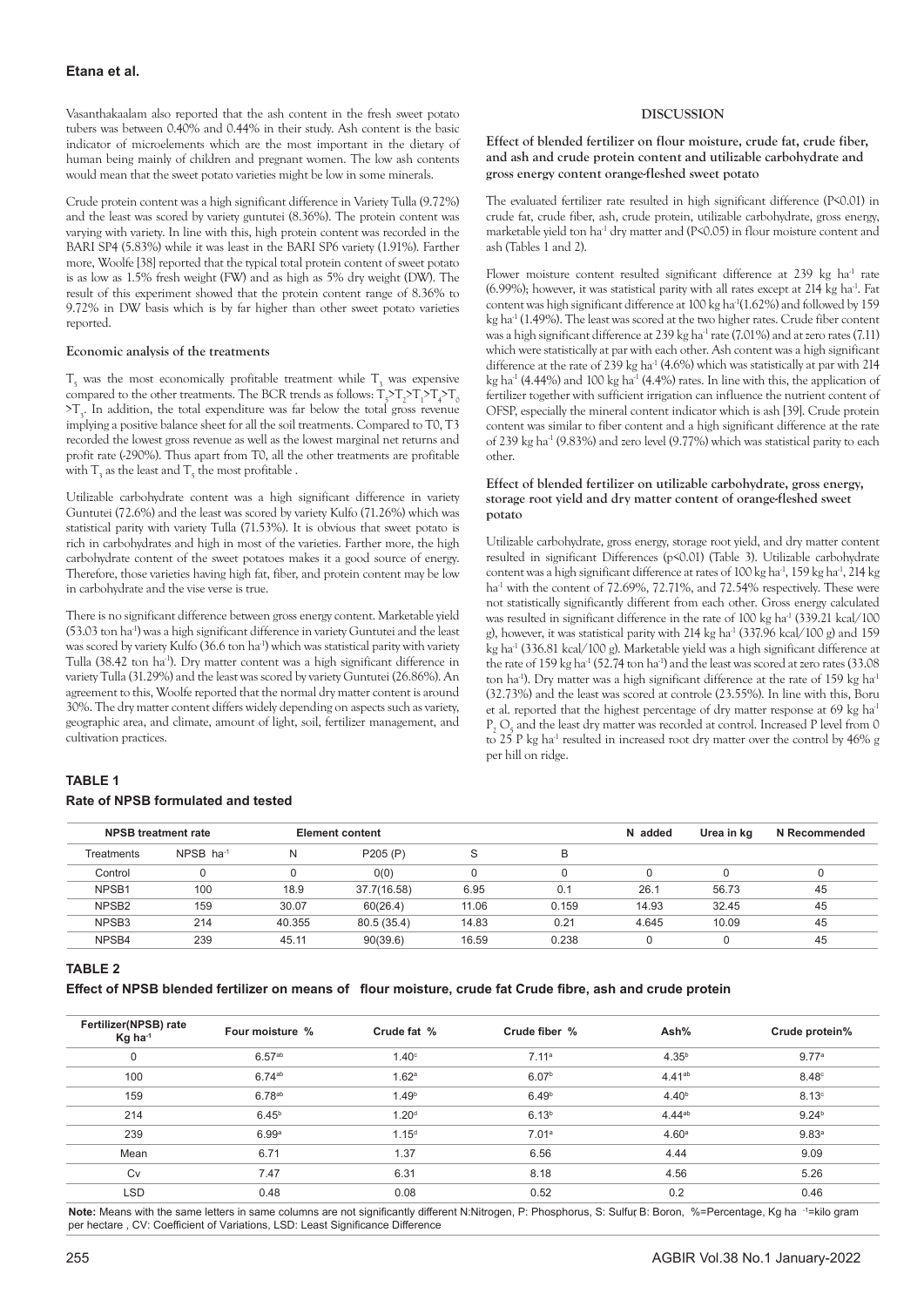## **TABLE 3**

**Effect of NPSB blended fertilizer on means of utilizable carbohydrate, gross energy, storage root yield and dry matter content of orange-fleshed sweet potato**

| Fertilizer Rate(NPSB) Kg ha <sup>-1</sup>                                                                                                                                        | Utilizable carbohydrate % | Gross energy Kcal/100 g | Marketable yield ton ha <sup>-1</sup> | Storage root dry matter % |  |
|----------------------------------------------------------------------------------------------------------------------------------------------------------------------------------|---------------------------|-------------------------|---------------------------------------|---------------------------|--|
|                                                                                                                                                                                  | 70.80 <sup>b</sup>        | 334.88 <sup>b</sup>     | 33.08 <sup>d</sup>                    | $23.55^{d}$               |  |
| 100                                                                                                                                                                              | 72.69 <sup>a</sup>        | 339.21 <sup>a</sup>     | $40.88^\circ$                         | $28.40^\circ$             |  |
| 159                                                                                                                                                                              | 72.71 <sup>a</sup>        | 336.81 <sup>ab</sup>    | 52.74a                                | 32.73a                    |  |
| 214                                                                                                                                                                              | 72.54a                    | 337.96 <sup>a</sup>     | 41.98°                                | $31.47^{ab}$              |  |
| 239                                                                                                                                                                              | 70.42 <sup>b</sup>        | 331.33c                 | 46.77 <sup>b</sup>                    | 30.29 <sup>b</sup>        |  |
| Mean                                                                                                                                                                             | 71.83                     | 336.04                  | 43.09                                 | 29.29                     |  |
| Cv                                                                                                                                                                               | 1.11                      | 0.76                    | 7.95                                  | 5.96                      |  |
| <b>LSD</b>                                                                                                                                                                       | 0.77                      | 2.48                    | 2.05                                  | 1.68                      |  |
| Note: Means with the same letters in same columns are not significantly different N: Nitrogen P: Phosphorus S: Sulfur B: Boron %: Percentage Kg ha <sup>-1</sup> : kilo gram per |                           |                         |                                       |                           |  |

**Note:** Means with the same letters in same columns are not significantly different N: Nitrogen, P :Phosphorus, S:Sulfur, B :Boron, %:Percentage, Kg ha-1 : kilo gram per hectare , Kcal:kilo calorie, g:gram, CV: Coefficient of Variations, LSD: Least Significance Difference

#### **Interaction effects of varieties and blended fertilizer levels on proximate of orange fleshed sweet potato**

**Flour moisture, crude fat, crude fiber, ash and crude protein content:** The interaction of variety with NPSB blended fertilizer resulted in a significantly highest difference in flour moisture, crude fat, crude fiber, ash, and crude protein content (P<0.01) (Table 4). Flour moisture content was significantly highest different in variety Guntutie with 214 kg ha<sup>-1</sup>(7.80%). This did not significant different from 100 kg ha<sup>-1</sup>(6.97%), 239 kg ha<sup>-1</sup> (7.43%); Tulla without NPSB (7.28%), 159 kg ha<sup>-1</sup> (7.45) and Kulfo with 100 kg ha<sup>-1</sup> (7.63%). Emmanuel et al. reported that, 17% flour moisture in OFSP and 15% in YFSP. Therefore, agronomic practices and variety affect the moisture content of sweet potato.

The highest significance of fat content was observed in variety Kulfo with 100 kg ha<sup>-1</sup> (2.01%) and Guntutei with 159 kg ha<sup>-1</sup> (2.04%). It was followed by Kulfo without fertilizer(21.48%) and Guntutei with 100 kg ha<sup>-1</sup>(1.49%) which statistically at par with Kulfo with  $159$  kg ha<sup>-1</sup> (1.39%), Tulla without fertilizer (1.34%), Tulla with 100 kg ha<sup>-1</sup> (1.35%), Tulla with 214 kg ha<sup>-1</sup> (1.34%) and Guntutie without fertilizer (1.41%). The least was observed in the interactions of Guntutei with 239 kg ha<sup>-1</sup>(0.92%) which was statistically at par with Tulla with 159 kg ha-1(1.06%). This experiment was revealed that flour moisture content varies with variety and interaction with fertilizer rates. It showed that there is an optimum fertilizer rate for specific varieties like Kulfo and Guntutie. The higher fertilizer rate resulted in the lowest fat content in all varieties evaluated in this experiment.

Crude fiber content was significantly highest different in variety Kulfo without fertilizer (8.99%), however, it did not significantly different from Kulfo with 239 kg ha $^{-1}$  (8.30%). In this treatment, the application of NPSB fertilizer reduced the fiber content from 0 to 214 kg ha<sup>-1</sup> with Kulfo (8.99 % to 5.82% and 0 to 239 kg ha<sup>-1</sup> with Guntutie 7.55% to 5.66%). Inversely to this, NPSB from 0 to 159 kg ha<sup>-1</sup> with Tulla resulted in increased crude fiber from 5.26% to 7.82% and even to higher interaction of fertilizer rates evaluated. Similar to this experiment, the highest yield for crude fiber was observed at the control for all the varieties except TIS8164 which highest value was observed at 40 N kg ha<sup>-1.</sup> This was also confirmed by the report of Igbo we et al. This revealed that non-synthetic input cropping system enhanced crude fiber more than the conventional (chemicalintensive) cropping system. Another report indicated that, the application of nitrogen fertilizer significantly decreased crude fiber in all the varieties evaluated by Ukom et al. From this experiment we can realize that the response of orangefleshed sweet potato to fertilizer rates on the crude fat yield may be due to variety.

Ash content is the best reflection of the mineral content of the food material. Ash content was significantly highest in Kulfo with 239 kg ha<sup>-1</sup> (5.12%) NPSB blended fertilizers. Following this, Kulfo with 159 kg ha<sup>-1</sup> (4.69%), 214 kg ha<sup>-1</sup> (4.65%), and Guntutie with 214 kg ha<sup>-1</sup>(4.70%) resulted in highest scores; however, they did not significantly differ from each other and statistically at par. The least was observed in the interactions of Tulla with  $159 \text{ kg}$  ha<sup>-1</sup> (4.02%),  $214$  kg ha<sup>-1</sup> (3.96%) which was statistically at par with Guntutie with 100 kg ha<sup>-1</sup> (4.21%) and Tulla without fertilizer (4.15%). Ash content in Kulfo variety increased from  $4.47\%$  to  $5.11\%$  as NPSB increased from 0 to 239 kg ha<sup>-1</sup>, which was inverse to crude fiber in the same treatment interactions. In line with these, several authors reported that, an increased concentration of minerals in the sweet potato leaves and roots with the increased application of fertilizer [40]. Fertilizer and agronomic practices can influence total ash in the sweet potato varieties and one of the possible factors could be the use of fertilizers.

Crude protein content was significantly highest in Tulla without fertilizer or control (12.64%). Following this, Tulla with 239 kg ha<sup>-1</sup> (10.33%) resulted in highest scores; however, it was statically parity with Kulfo with 159 kg ha<sup>-1</sup> (9.59%), Kulfo with 239 kg ha<sup>-1</sup> (9.59%) and Guntutie with 214 kg ha<sup>-1</sup> (9.65%). The least was observed in the interactions of Tulla with 100 kg ha<sup>-1</sup> (7.95%) and Guntutie without fertilizer (7.94%) which was statistically at par with Guntutie with 100 kg ha<sup>-1</sup> (8.60%) and Tulla with 159 kg ha<sup>-1</sup> (8.36%). Similar to this, the application of nitrogen above 80 kg ha<sup>-1</sup> did not increase the yield of most nutrients (namely, β-carotene and protein). Inversely to this, the application of nitrogen fertilizer increased the mineral contents of most sweet potato varieties significantly in the range from  $O<sup>1</sup>2O$  N kg ha<sup>-1</sup>. This author farther reported that, for most varieties, protein yield was best at 40-80 N kg ha<sup>-1</sup> with TIS8710087 having the highest value of 9.84% at 80 N kg ha<sup>-1</sup>. The protein content of orangefleshed sweet potato varieties response to blended fertilizer was at a higher level(rates) which may result in high protein yield per hectare and each variety may had an optimum rate of blended fertilizer. However, the protein percentage content per a given of orange-fleshed sweet potato varieties were not dependent on the blended fertilizer rate, the fertilizer's rates influenced the total storage root yield which indirectly influenced Protein yield per hectare. Therefore, use of blended fertilizer is crucial for harvesting potential protein yield per hectare.

#### **Utilizable carbohydrate, gross energy, marketable yield, and storage root dry matter content %**

The interaction of varieties with NPSB blended fertilizer resulted in significantly highest difference (p<0.01) in utilizable carbohydrate, gross energy, marketable yield and storage root dry matter (Table 5). The mean of utilizable carbohydrate was recorded as significantly highest different by variety Tulla with 100 kg ha<sup>-1</sup> (74.99%) and Guntutei with 159 kg ha<sup>-1</sup> (74.83%) NPSB fertilizer. These were statistically at par with Kulfo with  $214$  kg ha<sup>-1</sup> (74.09%). The least was scored by Kulfo with  $239$  kg ha<sup>-1</sup> (68.98%) and Tulla without fertilize (69.32%). These were statistically at par to Kulfo without fertilizer (70.14%), Kulfo with 100 kg ha<sup>-1</sup> (69.99%) and Tulla with 239 kg ha<sup>-1</sup> (69.86%). Mean of utilizable energy was recorded as significantly highest different by variety Tulla with 100 kg ha<sup>-1</sup> (343.90 Kcal/100 g) which was statistically at par to Guntutei with 100 kg ha-1 (340.11 Kcal/100 g), Guntutei with 159 kg ha<sup>-1</sup> (343.48 Kcal/100 g), Kulfo with 214 kg ha<sup>-1</sup> (342.00 Kcal/100 g) and Tulla with 100 kg ha<sup>-1</sup> (343.90 Kcal/100 g). The least was observed by Kulfo with 239 kg ha<sup>-1</sup> (324.87 Kcal/100 g) and Tulla with 159 kg ha<sup>-1</sup> (328.15 Kcal/100 g). Almost all energy content was more critically dependent on utilizable carbohydrate and dry matter content. Mean of marketable fresh storage root yield ton per hectare was significantly highest different by variety Guntutie, that received 159 kg ha<sup>-1</sup>, 214 kg ha<sup>-1</sup> and 239 kg ha<sup>-1</sup> NPSB fertilizer (63.33 ton ha<sup>-1</sup>, 60.16 ton ha<sup>-1</sup> and 63.44 ton ha<sup>-1</sup>) respectively. Following these, variety Kulfo and Tulla, which received 159 kg ha<sup>-1</sup> NPSB fertilizer, scored 47.68 ton ha<sup>-1</sup> and 47.21-ton ha<sup>-1</sup> yield respectively, however, they did not significantly differ from each other and from Guntutie with 100 kg ha<sup>-1</sup> NPSB which scored 46.67 ton ha<sup>-1</sup> marketable yield. In line with this, El-Sayed et al. reported that P rates resulted in a significant effect on total marketable yield at 15, 30, and 45 kg/fed  $P_2O_5(15.7 P kg ha^3; 31.42 P kg ha^3$  and 47.1 P kg ha<sup>3</sup>) on "Beaure Gard" cultivar of sweet potato. Similarly, Yeng et al. reported that, the sole inorganic fertilizer 30:30:30.N.P.K (200 kg ha<sup>-1</sup>) produced marketable storage root yield 76% more than the control, which can be very significant for a smallholder farmer in Guinea savanna.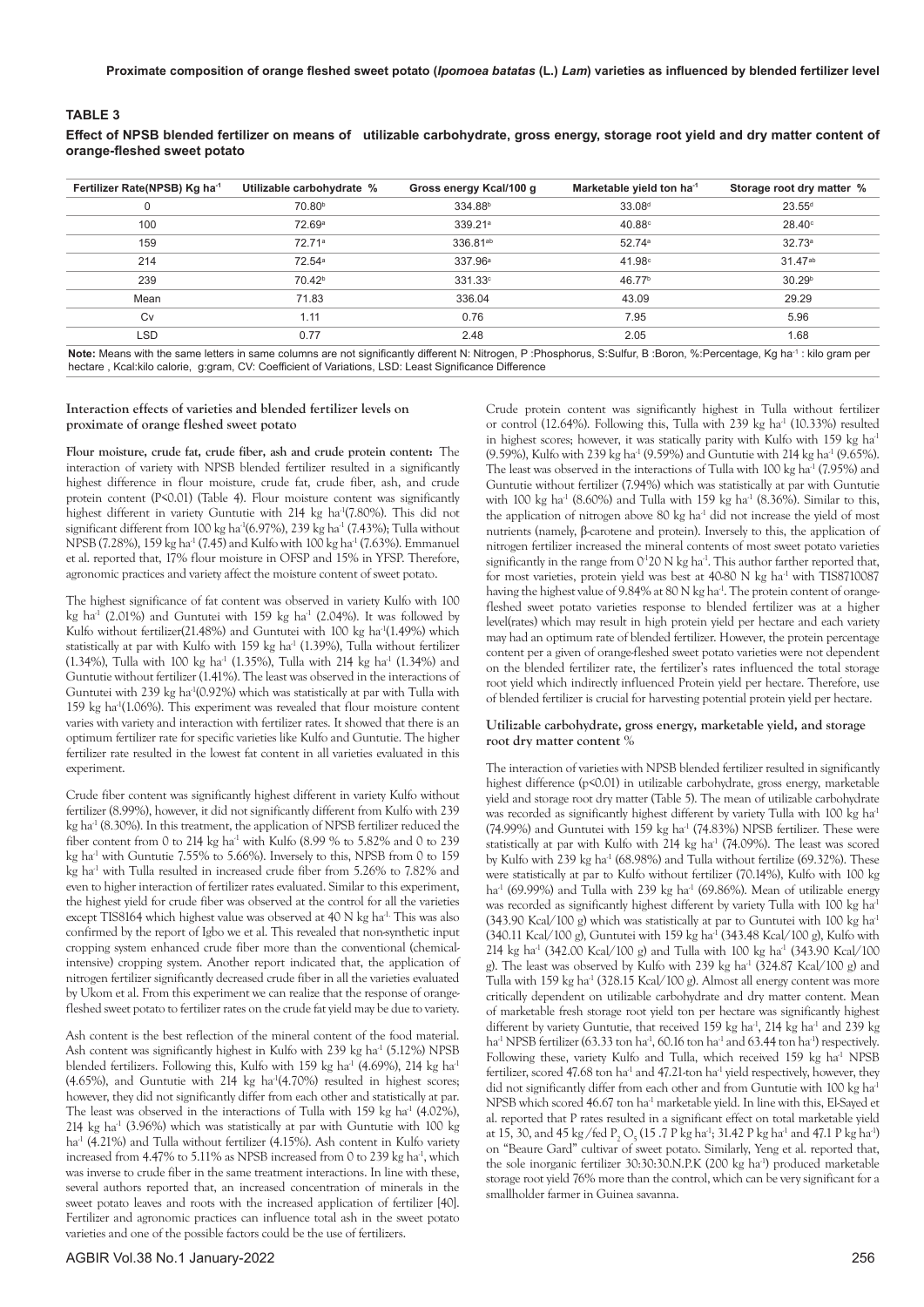# **TABLE 4**

**Interaction effect of OFSP varieties and NPSB blended fertilizer level on means of flour moisture, crude fat, crude fiber, ash and crude protein** 

| <b>Interactions(Variety</b><br>*NPSB)   | Flour moisture %      | Crude fat %          | Crude fiber %        | Ash %                | Crude protein % |
|-----------------------------------------|-----------------------|----------------------|----------------------|----------------------|-----------------|
| Kulfo $\times$ 0 kg ha <sup>-1</sup>    | 5.80 <sup>fgh</sup>   | 1.48 <sup>b</sup>    | 8.99a                | 4.48bcd              | 9.13cde         |
| Kulfo × 100 kg ha <sup>-1</sup>         | 7.63a <sub>b</sub>    | 2.01a                | 6.95cd               | $4.53^{bc}$          | 8.89cde         |
| Kulfo × 159 kg ha <sup>-1</sup>         | 6.37 <sup>efg</sup>   | 1.39 <sup>bc</sup>   | 5.98 <sup>ef</sup>   | 4.69 <sup>b</sup>    | 9.59bc          |
| Kulfo $\times$ 214 kg ha <sup>-1</sup>  | 5.42 <sup>h</sup>     | 1.11e                | 5.82ef               | 4.65 <sup>b</sup>    | 8.92cde         |
| Kulfo $\times$ 239 kg ha-1              | 6.85 <sub>bcde</sub>  | 1.18 <sup>de</sup>   | 8.30ab               | 5.12 <sup>a</sup>    | 9.59bc          |
| Tulla × 0 kg ha <sup>-1</sup>           | 7.28abcd              | 1.34 <sup>bc</sup>   | $5.26$ <sup>f</sup>  | $4.15$ <sup>de</sup> | 12.64a          |
| Tulla $\times$ 100 kg ha <sup>-1</sup>  | $5.63$ gh             | 1.35 <sup>bc</sup>   | 5.60 <sup>f</sup>    | 4.48bcd              | 7.95f           |
| Tulla $\times$ 159 kg ha <sup>-1</sup>  | $7.45$ abc            | 1.06 <sup>ef</sup>   | 7.82bc               | 4.02e                | 8.36ef          |
| Tulla $\times$ 214 kg ha <sup>-1</sup>  | 6.15 <sup>efgh</sup>  | 1.34bc               | 6.69de               | 3.96 <sup>e</sup>    | 9.13cde         |
| Tulla $\times$ 239 kg ha-1              | $6.74$ <sup>cde</sup> | 1.30 <sup>cd</sup>   | 7.28 <sup>cd</sup>   | 4.50 <sup>bc</sup>   | 10.33b          |
| Guntutei $\times$ 0 kg ha <sup>-1</sup> | 6.43 <sup>defg</sup>  | 1.41 <sup>bc</sup>   | 7.55 <sub>bcd</sub>  | 4.44 <sup>bcd</sup>  | 7.94f           |
| Guntutei × 100 kg ha-1                  | 6.97 <sub>abcde</sub> | 1.49 <sup>b</sup>    | $5.66$ f             | $4.21$ cde           | 8.60def         |
| Guntutei × 159 kg ha-1                  | 6.52 <sup>def</sup>   | 2.04a                | $5.67$ <sup>f</sup>  | 4.50 <sup>bc</sup>   | 6.45g           |
| Guntutei × 214 kg ha-1                  | 7.80 <sup>a</sup>     | $1.17$ <sup>de</sup> | 5.87ef               | 4.70 $b$             | 9.65bc          |
| Guntutei × 239 kg ha <sup>-1</sup>      | $7.43$ abc            | 0.92f                | $5.80$ <sup>ef</sup> | 4.40 <sub>bcd</sub>  | 9.32cd          |
| Mean                                    | 6.71                  | 1.37                 | 6.56                 | 4.44                 | 9.09            |
| <b>CV</b>                               | 7.55                  | 6.45                 | 8.08                 | 4.47                 | 5.28            |
| <b>LSD</b>                              | 0.86                  | 0.15                 | 0.9                  | 0.34                 | 0.81            |

**Note:** Means with the same letters in same columns are not significantly different N: Nitrogen, P:Phosphorus, S:Sulfur, B:Boron , %:Percentage, CV: Coefficient of Variations, LSD: Least Significance Difference

## **TABLE 5**

## **Interaction effect of OFSP varieties and NPSB blended fertilizer on means utilizable carbohydrate, gross energy, marketable storage root yield, dry matter**

| Interactions (Variety*NPSB)               | Utilizable Carbohydrate % | <b>Gross Energy Kcal/100g</b> | MSRY ton ha <sup>-1</sup> | SRDM %    |
|-------------------------------------------|---------------------------|-------------------------------|---------------------------|-----------|
| Kulfo $\times$ 0 kg ha <sup>-1</sup>      | 70.14fgh                  | 330.35 <sup>de</sup>          | 28.68 <sup>f</sup>        | 24.23ij   |
| Kulfo × 100 kg ha-1                       | 69.99fgh                  | 333.62 <sup>d</sup>           | 35.26 <sup>cde</sup>      | 28.18efg  |
| Kulfo $\times$ 159 kg ha-1                | 71.99cde                  | 338.79°                       | 47.68 <sup>b</sup>        | 33.48ab   |
| Kulfo $\times$ 214 kg ha-1                | 74.09ab                   | 342.00abc                     | 32.34 <sup>def</sup>      | 33.23abc  |
| Kulfo × 239 kg ha-1                       | 68.98h                    | 324.87 <sup>ef</sup>          | 36.3cde                   | 27.25fgh  |
| Tulla $\times$ 0 kg ha <sup>-1</sup>      | 69.32h                    | 339.93abc                     | 30.89ef                   | 25.05hi   |
| Tulla $\times$ 100 kg ha <sup>-1</sup>    | 74.99 <sup>a</sup>        | 343.90 <sup>a</sup>           | 40.71°                    | 31.26bcd  |
| Tulla $\times$ 159 kg ha <sup>-1</sup>    | 71.30def                  | 328.15 <sup>ef</sup>          | 47.21 <sup>b</sup>        | 35.40a    |
| Tulla $\times$ 214 kg ha <sup>-1</sup>    | 72.73°                    | 339.49bc                      | 33.45def                  | 30.67bcde |
| Tulla $\times$ 239 kg ha <sup>-1</sup>    | 69.86 <sup>gh</sup>       | 332.47 <sup>d</sup>           | 39.49 <sup>c</sup>        | 33.39abc  |
| Guntutei × 0 kg ha <sup>-1</sup>          | 72.24 <sup>cd</sup>       | 333.37 <sup>d</sup>           | 36.92 <sup>cd</sup>       | 22.078j   |
| Guntutei × 100 kg ha-1                    | 73.08bc                   | 340.11abc                     | 46.67 <sup>b</sup>        | 25.77ghi  |
| Guntutei × 159 kg ha-1                    | 74.83 <sup>a</sup>        | 343.48 <sup>ab</sup>          | 63.33a                    | 29.31def  |
| Guntutei $\times$ 214 kg ha <sup>-1</sup> | 70.82 <sup>efg</sup>      | 332.38 <sup>de</sup>          | 60.16 <sup>a</sup>        | 30.52cde  |
| Guntutei × 239 kg ha-1                    | 72.14 <sup>cd</sup>       | 334.11 <sup>d</sup>           | 63.44 <sup>a</sup>        | 28.19efg  |
| Mean                                      | 71.83                     | 336.04                        | 43.09                     | 29.29     |
| <b>CV</b>                                 | 1.08                      | 0.75                          | 7.86                      | 5.83      |
| <b>LSD</b>                                | 1.32                      | 4.29                          | 5.74                      | 2.89      |

**Note:** Means with the same letters in same columns are not significantly different

N: Nitrogen, P :Phosphorus, S:Sulfur, B :Boron, %:Percentage, g:gram, MSRY: marketable storage root yield, CV:Coefficient of Variations, LSD: Least Significance Difference, SRDM: storage root dry matter , Kcal : kilo calorie .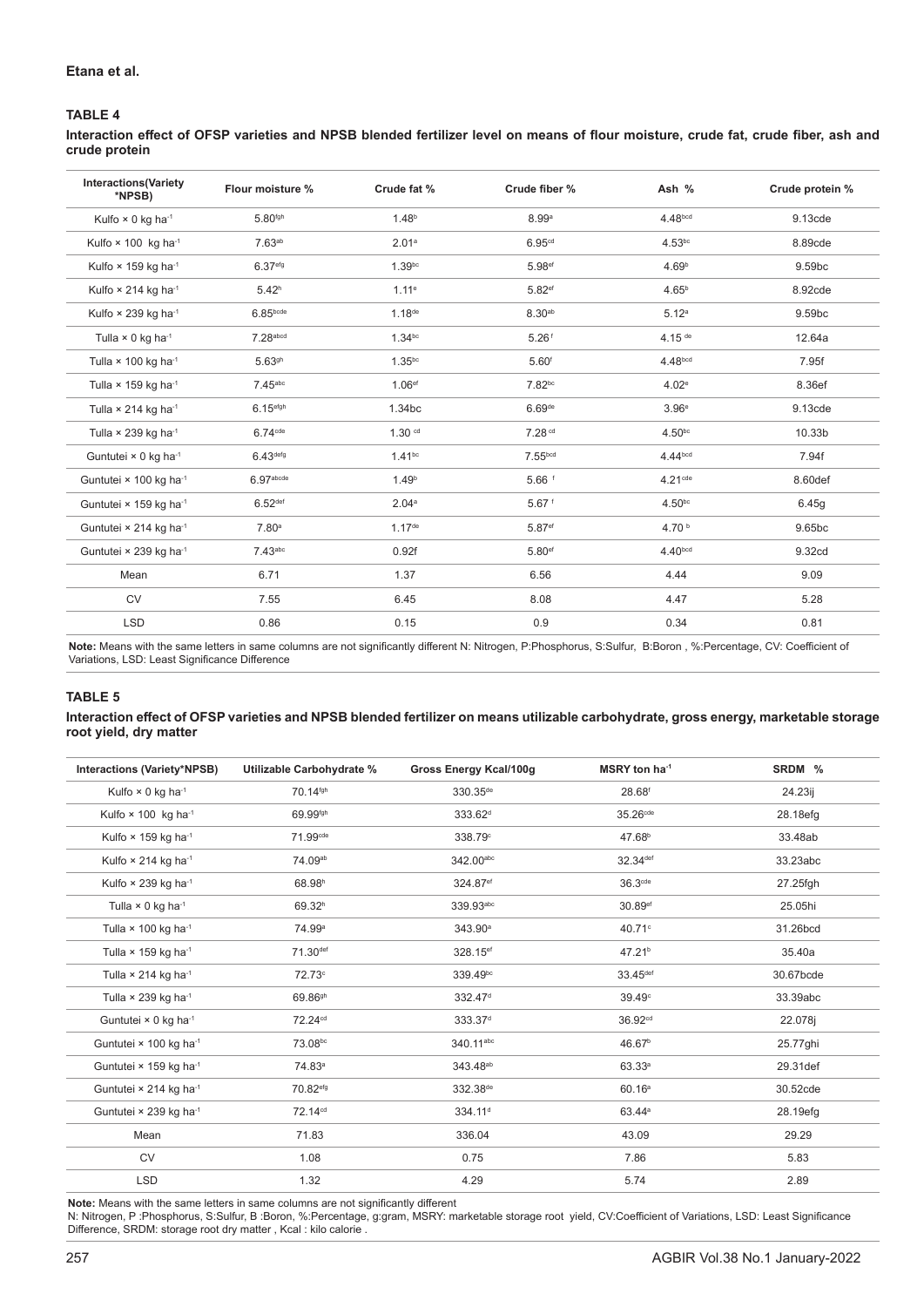Mean dry matter of storage root 35.4% was recorded as a significantly highest different by variety Tulla, which received 159 kg ha<sup>-1</sup> NPSB fertilizer. This was not significantly different from Tulla with 239 kg ha<sup>-1</sup> (33.39%), Kulfo with 159 kg ha<sup>-1</sup> (33.48%), and 214 kg ha<sup>-1</sup> (33.23%). The dry matter increased from 24.23 to 33.48% as NPSB fertilizer increased from 0 to 159 kg ha<sup>-1</sup> with Kulfo variety, from 25 to 35% as NPSB fertilizer rate increased from 0 to 159 kg ha<sup>-1</sup> with Tulla and from 22.07 to 30.52% as NPSB fertilizer increased from 0 to 214 kg ha<sup>-1</sup> with Guntutie. In line with this study, Dumbuya et al. reported that among 0,30,60,90 and 120 kg ha<sup>-1</sup>  $P_2$  O<sub>5</sub> treatments with Okumkom variety in Ghana, root dry matter content at 60 kg ha<sup>-1</sup> P<sub>2</sub> O<sub>5</sub> (36.42%) was significantly higher than other treatments.

## **CONCLUSION**

The conducted experiment was revealed that the main effects of varieties resulted in significant difference in proximate compositions. Accordingly, flower moisture content was a highly significant difference in variety Guntutei. Fat content was a highly significant difference in variety Kulfo and the least was scored by Tulla. Crude fiber content was a highly significant difference in variety Kulfo with the least was scored by variety Guntutei. Ash content was a highly significant difference in variety Kulfo and the least was scored by variety Tulla. Crude protein content was a highly significant difference in variety Tulla and the least was scored by variety guntutei. Utilizable carbohydrate content was a highly significant difference in variety Guntutei and the least was scored by variety Kulfo. There is no significant difference between gross energy content.

The fertilizer effect resulted in significant difference flower moisture content at 239 kg ha<sup>-1</sup> rate; fat content at  $100 \text{ kg}$  ha<sup>-1</sup>; Crude fiber content at 239 kg ha<sup>-1</sup> rate and zero rates; ash content at 239 kg ha<sup>-1</sup>; Utilizable carbohydrate at all except at zero and the highest rate and gross energy at the rate of 100 kg ha<sup>-1</sup>.

The interaction effects were resulted in highest significance difference in flour moisture content by variety Guntutie with 214 kg ha<sup>-1</sup> (7.80%); fat content by variety Kulfo with 100 kg ha<sup>-1</sup> (2.01%) and Guntutei with 159 kg ha<sup>-1</sup> (2.04%); Crude fiber content by variety Kulfo without fertilizer (8.99%); ash content by variety Kulfo with 239 kg ha<sup>-1</sup> (5.12%); Crude protein content by Tulla without fertilizer or control (12.64%); utilizable carbohydrate by variety Tulla with 100 kg ha<sup>-1</sup> (74.99%) and Guntutei with 159 kg ha<sup>-1</sup> (74.83%) NPSB fertilizer levels. Therefore, fertilizers containing S and B are important for the improvement of some qualities of orange- fleshed sweet potato-like fat, ash Protein, and utilizable carbohydrate. But it did not bring change in fiber even reduces the fiber content less than the value of controle. In conclusion, Kulfo variety was recommendable for its highest fat, fiber, and ash while Tulla for it protein content. They also had almost similar value in the interactions of NPSB fertilizer rates. As a result of these; proximate compositions of orange-fleshed sweet potato can provoke in parallel to yield.

#### **DECLARATION OF COMPETING INTEREST**

The authors declare that they have no known competing financial interests or personal relationships that could have appeared to influence the work reported in this paper

#### **REFERENCES**

- 1. Nayar S, Bott K. [Current status of global cultivated seaweed production](https://www.researchgate.net/publication/265518689_Current_status_of_global_cultivated_seaweed_production_and_markets)  [and markets.](https://www.researchgate.net/publication/265518689_Current_status_of_global_cultivated_seaweed_production_and_markets) World Aquaculture. 2014;45(2):32-37.
- 2. Dantata IJ, Babatunde FE, Mustapha S, et al. Influence of variety and plant spacing on tuber size, tuber shape and fresh marketable yield of sweet potato in Bauchi, Nigeria. Biol Environ Sci J Tropi. 2010;7:140-4.
- 3. Kidane G, Abegaz K, Mulugeta A,et al. [Nutritional analysis of vitamin](https://www.foodandnutritionjournal.org/volume1number1/nutritional-analysis-of-vitamin-a-enriched-bread-from-orange-flesh-sweet-potato-and-locally-available-wheat-flours-at-samre-woreda-northern-ethiopia/)  [A enriched bread from orange flesh sweet potato and locally available](https://www.foodandnutritionjournal.org/volume1number1/nutritional-analysis-of-vitamin-a-enriched-bread-from-orange-flesh-sweet-potato-and-locally-available-wheat-flours-at-samre-woreda-northern-ethiopia/)  [wheat flours at Samre Woreda, Northern Ethiopia.](https://www.foodandnutritionjournal.org/volume1number1/nutritional-analysis-of-vitamin-a-enriched-bread-from-orange-flesh-sweet-potato-and-locally-available-wheat-flours-at-samre-woreda-northern-ethiopia/) Curr Res Nutr Food Sci. 2013;1(1):49-57.
- 4. Bachewe FN, Minten B, Yimer F,et al. [The rising costs of animal-source](https://books.google.co.in/books?hl=en&lr=&id=ss8wDwAAQBAJ&oi=fnd&pg=PA1&ots=keQtfqH6sx&sig=tVlnt5yifLlbOartHh71oCaQgEA&redir_esc=y#v=onepage&q&f=false)  [foods in Ethiopia: Evidence and implications.](https://books.google.co.in/books?hl=en&lr=&id=ss8wDwAAQBAJ&oi=fnd&pg=PA1&ots=keQtfqH6sx&sig=tVlnt5yifLlbOartHh71oCaQgEA&redir_esc=y#v=onepage&q&f=false) Intl Food Policy Res Inst. 2017;1(1):1-15.
- 5. Tofu A, Anshebo T, Tsegaye E, et al. [Summary of progress on](http://www.istrc.org/images/Documents/Symposiums/Thirteenth/vitaa_assefa.pdf)  [orangefleshed sweet potato research and development in Ethiopia.](http://www.istrc.org/images/Documents/Symposiums/Thirteenth/vitaa_assefa.pdf)  InProceedings of the 13th ISTRC Symposium 2007; 728-731.
- 6. Rahman MH, Alam Patwary MM, Barua H, et al. [Evaluation of orange](https://cgspace.cgiar.org/bitstream/handle/10568/67146/CIP_79036.pdf?sequence=2)  fleshed sweet potato (*Ipomoea batatas* [L.\) genotypes for higher yield and](https://cgspace.cgiar.org/bitstream/handle/10568/67146/CIP_79036.pdf?sequence=2)  [quality.](https://cgspace.cgiar.org/bitstream/handle/10568/67146/CIP_79036.pdf?sequence=2) Agriculturists. 2013;11(2):21-27.
- 7. Emmanuel H, Vasanthakaalam H, Ndirigwe J,et al. [A comparative study](https://www.researchgate.net/publication/285170324_A_comparative_study_on_the_b-carotene_content_its_retention_in_yellow_and_orange_fleshed_sweet_potato_flours)  on the β[-carotene content and its etention in yellow and orange fleshed](https://www.researchgate.net/publication/285170324_A_comparative_study_on_the_b-carotene_content_its_retention_in_yellow_and_orange_fleshed_sweet_potato_flours) [sweet potato flours.](https://www.researchgate.net/publication/285170324_A_comparative_study_on_the_b-carotene_content_its_retention_in_yellow_and_orange_fleshed_sweet_potato_flours) Retrieved January. 2012;4(1):2015.
- 8. El-Sayed HE, Saif-el-Dean A, Ezzat S, et al. [Responses of productivity](https://www.cabdirect.org/cabdirect/abstract/20123357861)  [and quality of sweet potato to phosphorus fertilizer rates and application](https://www.cabdirect.org/cabdirect/abstract/20123357861) [methods of the humic acid.](https://www.cabdirect.org/cabdirect/abstract/20123357861) Res J Agric Sci. 2011;1(9):383-393.
- 9. Dumbuya G, Sarkodie-Addo J, Daramy MA, et al. [Growth and yield](https://d1wqtxts1xzle7.cloudfront.net/48963495/GROWTH_AND_YIELD_RESPONSE_OF_SWEET_POTATO_TO_DIFFERENT_TILLAGE_METHODS_AND_PHOSPHORUS_FERTILIZER_RATES_IN_GHANA-with-cover-page-v2.pdf?Expires=1644557458&Signature=Ut558CEXmOTnbNZlWkO6ARejGsjD7Du03XQmmKepI57DbOj5XPixXxBoZOQ2~m63hMbEwAXhU7ThKPLuq90OernlP3zLKcU2L61kAC4cNBUMpvI~zaM9T2umgJZlxh7WMrT3ceu4SSOZ1v~ZvCsruVDTMffbK8JWTzzFk7XgamZGIgMIgrpUD7wueUL3Xa4BLI-lywg5SHMeZGx4Vlak4b8TW-dkGA9lTieyUhJoODi94zQ1Y7l32azZF8VbevjBNK69FZUEtwG0k16onNdPzzbRuWrBWBH5PDgBN4RfP5485XKsfhyFtLGG5Nbc91ZdXpCLegtsU5~flyMkhfSjvg__&Key-Pair-Id=APKAJLOHF5GGSLRBV4ZA)  [response of sweet potato to different tillage methods and phosphorus](https://d1wqtxts1xzle7.cloudfront.net/48963495/GROWTH_AND_YIELD_RESPONSE_OF_SWEET_POTATO_TO_DIFFERENT_TILLAGE_METHODS_AND_PHOSPHORUS_FERTILIZER_RATES_IN_GHANA-with-cover-page-v2.pdf?Expires=1644557458&Signature=Ut558CEXmOTnbNZlWkO6ARejGsjD7Du03XQmmKepI57DbOj5XPixXxBoZOQ2~m63hMbEwAXhU7ThKPLuq90OernlP3zLKcU2L61kAC4cNBUMpvI~zaM9T2umgJZlxh7WMrT3ceu4SSOZ1v~ZvCsruVDTMffbK8JWTzzFk7XgamZGIgMIgrpUD7wueUL3Xa4BLI-lywg5SHMeZGx4Vlak4b8TW-dkGA9lTieyUhJoODi94zQ1Y7l32azZF8VbevjBNK69FZUEtwG0k16onNdPzzbRuWrBWBH5PDgBN4RfP5485XKsfhyFtLGG5Nbc91ZdXpCLegtsU5~flyMkhfSjvg__&Key-Pair-Id=APKAJLOHF5GGSLRBV4ZA)  [fertilizer rates in Ghana.](https://d1wqtxts1xzle7.cloudfront.net/48963495/GROWTH_AND_YIELD_RESPONSE_OF_SWEET_POTATO_TO_DIFFERENT_TILLAGE_METHODS_AND_PHOSPHORUS_FERTILIZER_RATES_IN_GHANA-with-cover-page-v2.pdf?Expires=1644557458&Signature=Ut558CEXmOTnbNZlWkO6ARejGsjD7Du03XQmmKepI57DbOj5XPixXxBoZOQ2~m63hMbEwAXhU7ThKPLuq90OernlP3zLKcU2L61kAC4cNBUMpvI~zaM9T2umgJZlxh7WMrT3ceu4SSOZ1v~ZvCsruVDTMffbK8JWTzzFk7XgamZGIgMIgrpUD7wueUL3Xa4BLI-lywg5SHMeZGx4Vlak4b8TW-dkGA9lTieyUhJoODi94zQ1Y7l32azZF8VbevjBNK69FZUEtwG0k16onNdPzzbRuWrBWBH5PDgBN4RfP5485XKsfhyFtLGG5Nbc91ZdXpCLegtsU5~flyMkhfSjvg__&Key-Pair-Id=APKAJLOHF5GGSLRBV4ZA) J Exp Biol.  $2016; \tilde{4}(5):21-26$ .
- 10. Boru M, Tsadik WK,Tana T,et al. [Effects of Application of Farmyard](https://www.researchgate.net/publication/319898636_Effects_of_Application_of_Farmyard_Manure_and_Inorganic_Phosphorus_on_Tuberous_Root_Yield_and_Yield_Related_Traits_of_Sweet_Potato_Ipomoea_batatas_L_Lam_at_Assosa_Western_Ethiopia)  [Manure and Inorganic Phosphorus on Tuberous Root Yield and Yield](https://www.researchgate.net/publication/319898636_Effects_of_Application_of_Farmyard_Manure_and_Inorganic_Phosphorus_on_Tuberous_Root_Yield_and_Yield_Related_Traits_of_Sweet_Potato_Ipomoea_batatas_L_Lam_at_Assosa_Western_Ethiopia)  [Related Traits of sweet Potato \(](https://www.researchgate.net/publication/319898636_Effects_of_Application_of_Farmyard_Manure_and_Inorganic_Phosphorus_on_Tuberous_Root_Yield_and_Yield_Related_Traits_of_Sweet_Potato_Ipomoea_batatas_L_Lam_at_Assosa_Western_Ethiopia)*Ipomoea batatas* (L.) *Lam*) at Assosa, [Western Ethiopia. ACST](https://www.researchgate.net/publication/319898636_Effects_of_Application_of_Farmyard_Manure_and_Inorganic_Phosphorus_on_Tuberous_Root_Yield_and_Yield_Related_Traits_of_Sweet_Potato_Ipomoea_batatas_L_Lam_at_Assosa_Western_Ethiopia). 2017;5(4):1-8.
- 11. Purcell AE,Walter WM, Nicholaides JJ, et al. [Nitrogen, potassium, sulfur](https://www.ars.usda.gov/ARSUserFiles/60701000/Sweetpotato Publications/s59.pdf)  [fertilization, and protein content of sweet potato roots.](https://www.ars.usda.gov/ARSUserFiles/60701000/Sweetpotato Publications/s59.pdf) J Amer Soc Hort Sci.1982;107(3): 425-427.
- 12. Ambecha OG. Influence of nitrogen and phosphorus on yield and yield components and some quality traits of two Sweet potatoes. (*Ipomoea batatas* (L.) *Lam*) cultivars.2001;24(5):1-6.
- 13. Vosawai P, Halim RA,Shukor AR,et al. [Yield and nutritive quality of five](https://medcraveonline.com/APAR/yield-and-nutritive-quality-of-five-sweet-potato-varieties-in-response-to-nitrogen-levels.html)  [sweet potato varieties in response to nitrogen levels.](https://medcraveonline.com/APAR/yield-and-nutritive-quality-of-five-sweet-potato-varieties-in-response-to-nitrogen-levels.html) Adv Plants Agric Res. 2015; 2(5): 231-237.
- 14. Kareem I. [Growth, yield and phosphorus uptake of Sweet potato](http://www.aelsindia.com/Vol1august_2013/9.pdf)  (*Ipomoea batatas* (L.) *Lam*[\) under the influence phosphorus fertilizers.](http://www.aelsindia.com/Vol1august_2013/9.pdf)  Res J Chem Environ.2013;1(3):50-55.
- 15. Byju G, Nedunchezhiyan M and Naskar SK[. Sweet potato response to](https://www.tandfonline.com/doi/abs/10.1080/00103620701588460)  [boron application on an alfisols in the sub humid tropical climate of](https://www.tandfonline.com/doi/abs/10.1080/00103620701588460)  [India.](https://www.tandfonline.com/doi/abs/10.1080/00103620701588460) Commun Soil Sci Plant Anal. 2007;38(17-18):2347-2356.
- 16. Norton BR, Mikkelsen R and Jensen T,et al. Sulfur for plant nutrition. BC plant Food.2013; 97(2):10-12.
- 17. Abdissa T, Chali A, Tolessa K, et al. Yield and yield components of sweet potato as influenced by plant density: In Adami Tulu Jido Kombolcha district, Central Rift Valley of Ethiopia. J Exp Agric Int. 2011;10(6):40- 48.
- 18. Ethio SIS. Tentative list of fertilizers required in Oromia Region for 124 surveyed woredas by Ethiopian Soil Information System. MoA, ATA. 2014;2(6):7-10.
- 19. Beyene TM. [Morpho-agronomical characterization of taro \(](https://www.researchgate.net/profile/Tewodros-Mulualem-Beyene/publication/270706818_Morpho-Agronomical_Characterization_of_Taro_Colocasia_esculenta_Accessions_in_Ethiopia/links/560ac14308ae4d86bb149a69/Morpho-Agronomical-Characterization-of-Taro-Colocasia-esculenta-Accessions-in-Ethiopia.pdf)*Colocasia esculenta*[\) accessions in Ethiopia.](https://www.researchgate.net/profile/Tewodros-Mulualem-Beyene/publication/270706818_Morpho-Agronomical_Characterization_of_Taro_Colocasia_esculenta_Accessions_in_Ethiopia/links/560ac14308ae4d86bb149a69/Morpho-Agronomical-Characterization-of-Taro-Colocasia-esculenta-Accessions-in-Ethiopia.pdf) Plant. 2013;1(1):1-9.
- 20. AOAC. Manual of Food Analysis, USA.2005;2(5):3-8.
- 21. McLean EO. [Soil pH and lime requirement. Methods of soil analysis:](https://acsess.onlinelibrary.wiley.com/doi/abs/10.2134/agronmonogr9.2.2ed.c12)  [Part 2 Chemical and microbiological properties.](https://acsess.onlinelibrary.wiley.com/doi/abs/10.2134/agronmonogr9.2.2ed.c12) 1983;9(4):199-224.
- 22. Olsen SR, Sommers LE. [Phosphorus. Methods of Soil Analysis part 2](https://acsess.onlinelibrary.wiley.com/doi/pdf/10.2134/agronmonogr9.2.2ed.frontmatter)  [\(Eds: AL Page, RH Miller and DR Keeney\).](https://acsess.onlinelibrary.wiley.com/doi/pdf/10.2134/agronmonogr9.2.2ed.frontmatter) Routledge .1982;4(5):403- 430.
- 23. Van Reeuwijk LP. Procedures for Soil Analysis. ISRIC. The Netherlands.1992;1(4):1-6.
- 24. Scianna J, Logar R, Pick T, et al. Testing and interpreting salt-affected soil for tree and shrub plantings. NRCS. 2007;4(4):11-14.
- 25. Landon JR. [Booker tropical soil manual: a handbook for soil survey](https://www.taylorfrancis.com/books/mono/10.4324/9781315846842/booker-tropical-soil-manual-landon)  [and agricultural land evaluation in the tropics and subtropics.](https://www.taylorfrancis.com/books/mono/10.4324/9781315846842/booker-tropical-soil-manual-landon)  Routledge.2014;1(5):11-14.
- 26. Karltun E, Lemenih M,Tolera M,et al. [Comparing farmers' perception of](https://onlinelibrary.wiley.com/doi/abs/10.1002/ldr.1118)  [soil fertility change with soil properties and crop performance in Beseku,](https://onlinelibrary.wiley.com/doi/abs/10.1002/ldr.1118) [Ethiopia.](https://onlinelibrary.wiley.com/doi/abs/10.1002/ldr.1118) Land Degrad Dev.2013; 24(3): 228-235.
- 27. Netherlands Commissioned by Ministry of Agriculture and Fisheries Agricultural Compendium for Rural Development in Tropics and Subtropics, Netherlands Ministry of Agriculture and Fisheries, Amsterdam, The Netherlands.1985.
- 28. Yeng SB, Agyarko K, Dapaah HK, et al. [Growth and yield of Sweet](https://www.phytojournal.com/archives/2017/vol6issue6/PartK/6-6-121-333.pdf) potato (*Ipomoea batatas* (L.) *Lam*[\) as influenced by integrated application](https://www.phytojournal.com/archives/2017/vol6issue6/PartK/6-6-121-333.pdf) [of chicken manure and inorganic fertilizer.](https://www.phytojournal.com/archives/2017/vol6issue6/PartK/6-6-121-333.pdf) Afr J Agric Res. 2012; 7(39): 5387-5395.
- 29. AOAC. Official Method of Analysis. 16th Ed. Washington, DC. Association of official analytical chemists.2000;3(2):2-4.